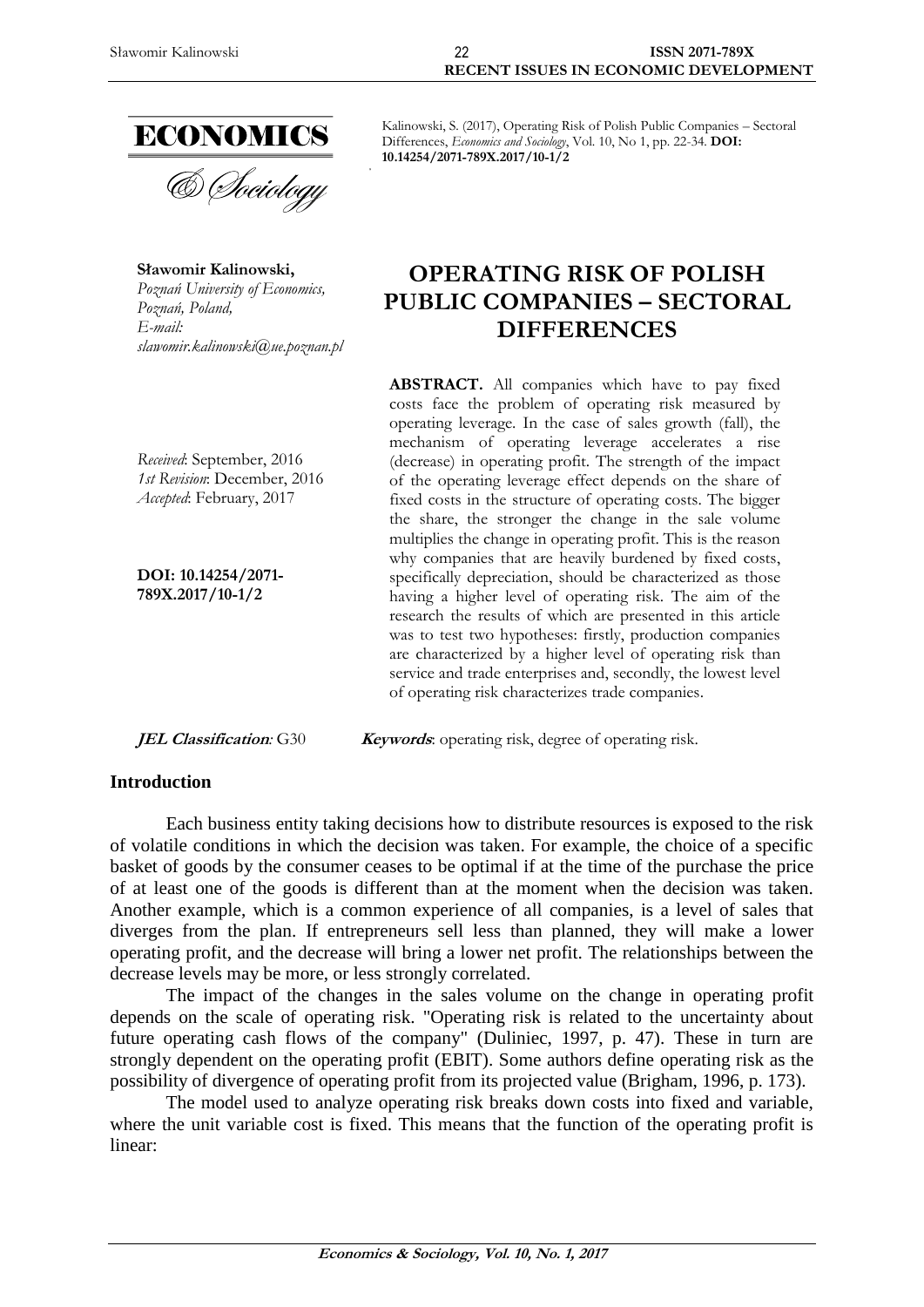$$
EBIT(Q) = Qp - Qv - F \tag{1}
$$

where:

*EBIT* – operating profit, *Q* – sales volume, *p* – price of goods sold,  $v$  – unit variable cost. *F* – fixed cost.

Since the days of pioneering research on operational risk in enterprises until today it has been measured by means of the degree of operating leverage (DOL – degree of operating leverage), defined as (Arellano, Scofield, 2014):

$$
DOL = \frac{\% \Delta EBIT}{\% \Delta R} \tag{2}
$$

where:

 $R$  – sale revenues that changes only under the influence of changes in sale volume; analysis of operating leverage assumes a constant sales price *(R=Qp)*.

The degree of operating leverage measures how many times the growth rate of operating profit exceeds the growth rate of revenues caused by an increase in quantity sold, which is the primary cause of both changes. In the event of a decrease in sales a relative change in *EBIT* and *R* have a negative sign, however, the *DOL* still remains positive.

To identify the factors affecting the value of the degree of operating leverage a few simple transformations should be made:

$$
DOL = \frac{\% \Delta EBIT}{\% \Delta R} = \frac{\Delta EBIT}{EBIT_0} \cdot \frac{R_0}{\Delta R} = \frac{\Delta Q(p-v)}{EBIT_0} \cdot \frac{R_0}{\Delta Qp} = \frac{(p-v)}{p} \cdot \frac{R_0}{EBIT_0}
$$
(3)

Formula (3) shows that the degree of operating leverage depends on the initial level of revenues and operating profit, but also on the contribution margin percentage. Following Vollmuth, the author understands the value contribution margin as the ratio of the difference between revenues and variable costs to total revenue (Vollmuth, 1995, p. 73). In relative terms, it can also be expressed as the quotient of the difference between the price and variable unit cost, and the price. Therefore, a hypothesis can be formulated that companies pursuing higher relative contribution margin will have a higher degree of operating leverage. It is commonly believed that trade companies are characterized by the lowest level of relative contribution margin, making profits on the low percentage of contribution margin and a high level of sales volume. Production companies and service providers will be characterized by a higher level of contribution margin coverage and hence a higher level of *DOL*.

Further transforming the formula (3) we get:

$$
DOL = \frac{(p-v)}{p} \cdot \frac{R_0}{EBIT_0} = \frac{(p-v)}{p} \cdot \frac{Qp}{EBIT_0} = \frac{Q(p-v)}{EBIT_0} = \frac{EBIT_0 + F}{EBIT_0} = 1 + \frac{F}{EBIT_0}
$$
(4)

This form of the formula defining the *DOL* indicates a significant positive correlation with the level of fixed costs. The higher is the fixed costs, the higher is the operational risk. In the production sector the burden of tangible fixed assets generates high depreciation costs, which constitute the dominant part of fixed costs. Hence, the hypothesis that production companies are characterized by higher levels of the degree of operating leverage than service and trade companies is taken in this article.

The goal of empirical research which constitutes the core of this article is to test the hypothesis which proposes that among Polish companies listed on the Warsaw Stock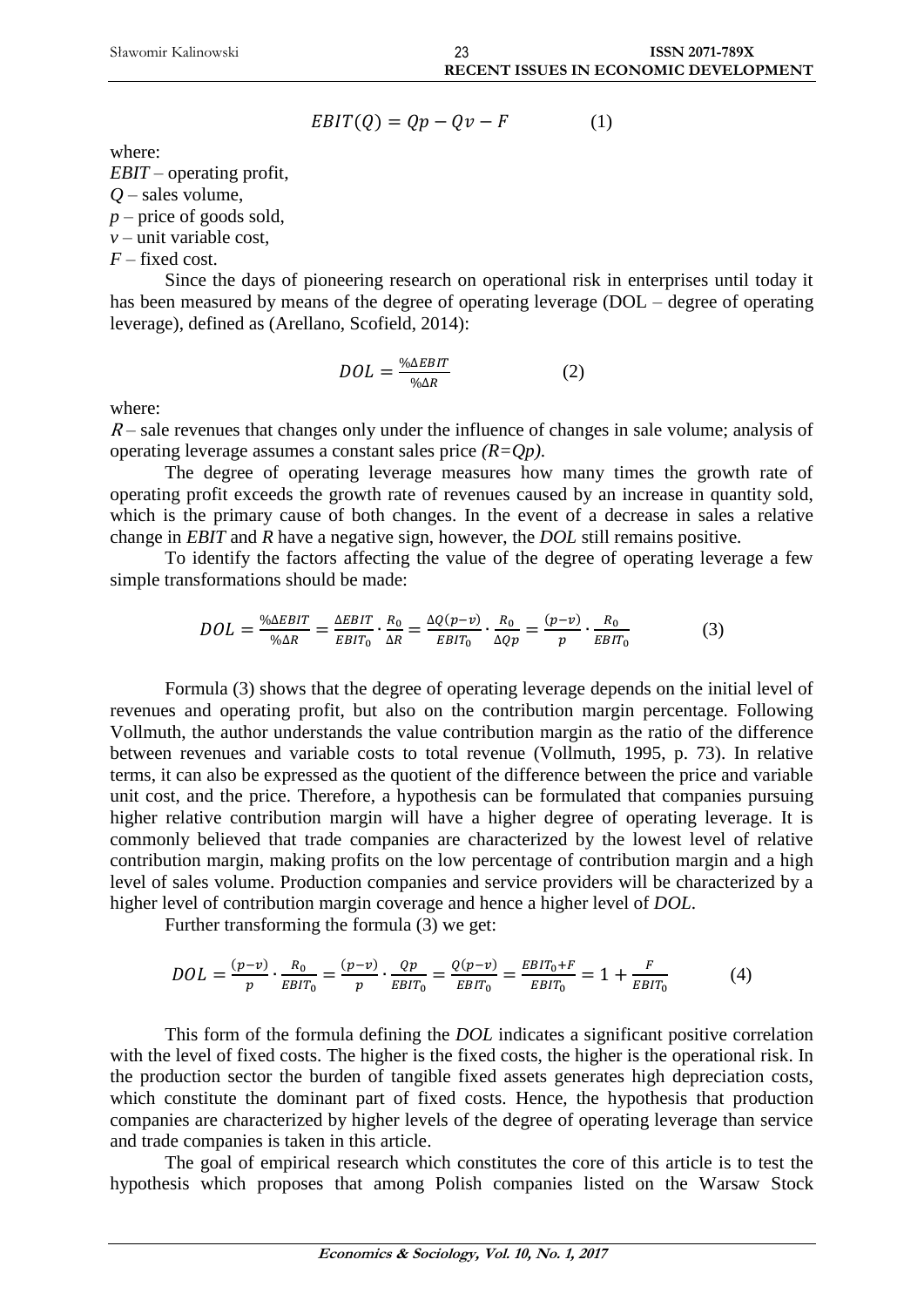Exchange the production sector companies will have the highest level of DOL, while the trade companies the lowest.

# **1. Earlier studies**

Estimating the degree of operating leverage based on empirical data was initially carried out by means of Lev's (1974) pioneering method. He examined the relationship between the levels of operating and financial leverage and the systematic risk for 121 US public companies from the sectors of: electricity, steel and fuel production. The homogeneity of products in these industries enabled Lev to estimate regression equations for each company (Lev, 1974, p. 633):

$$
TC_{jt}(Q_{jt}) = a_j + v_j Q_{jt} + \varepsilon_{jt},
$$
 (5)

where:

 $TC_{it}$  – total cost of the company *j* in period *t*,

 $a_i$  – fixed cost of the company *i*,

 $v_i$  – variable cost per unit of product of the company j,

 $Q_{it}$  – amount of goods sold in the company j in period t,

 $\varepsilon_{it}$  – value of the random factor.

The choice of industries with homogenous production brought very high average values of determination coefficients,  $R^2$ =0.98 in the energy and fuel sectors, and 0.96 in the steel production sector. The values of fixed cost and theoretical *EBIT* allowed the author to determine the *DOL* for the companies surveyed. The test result indicated that the lower the variable cost per unit, the higher the degree of operating leverage. Later studies did not confirm this relationship (Boetsman, Revsine, 1978; Gahlon, 1981).

Another approach to *DOL* estimation was adopted by Mandelker and Rhee (1984). Starting with the treatment degree of operating leverage as a measure of elasticity they estimated the *DOL* using the regression equation (Mandelker, Rhee, 1984, p. 50):

$$
lnEBIT_{jt} = a_j + L_j lnR_{jt} + \varepsilon_{jt}.
$$
 (6)

The factor  $L_i$  is closely linked to the degree of operating leverage. It is also a slope of the linear regression equation in which the dependent variable is the natural logarithm of operating profit and the explanatory variable is the revenues' logarithm. The Mandelker and Rhee method is simple to use, but it brings results that are difficult to interpret from a theoretical point of view. For 10 industries analyzed, the authors obtained the *DOL* of less than 1 in seven cases (Mandelker, Rhee, 1984, p. 50). If fixed costs are present in the cost structure of companies, and it is so in nearly every case, the degree of operating leverage should be higher than 1. It should be noted that the authors needed the *DOL* to detect the relationship of this variable with the variable  $\beta$  describing the systematic risk. For this purpose what is important is the variation and not a value.

The second canonical approach to estimating the degree of operating leverage is – O'Brien and Vanderherheiden's idea (1987). They proposed estimating *DOL* in two stages. First, they estimated the trend equation for natural logarithms of operating profit and sales revenue (O'Brien, Vanderherheiden, 1987, p. 47):

$$
lnEBIT_t = lnEBIT_0 + gt + \mu_t, \qquad (7)
$$

where:

*g* – growth rate of the expected level of operating profit,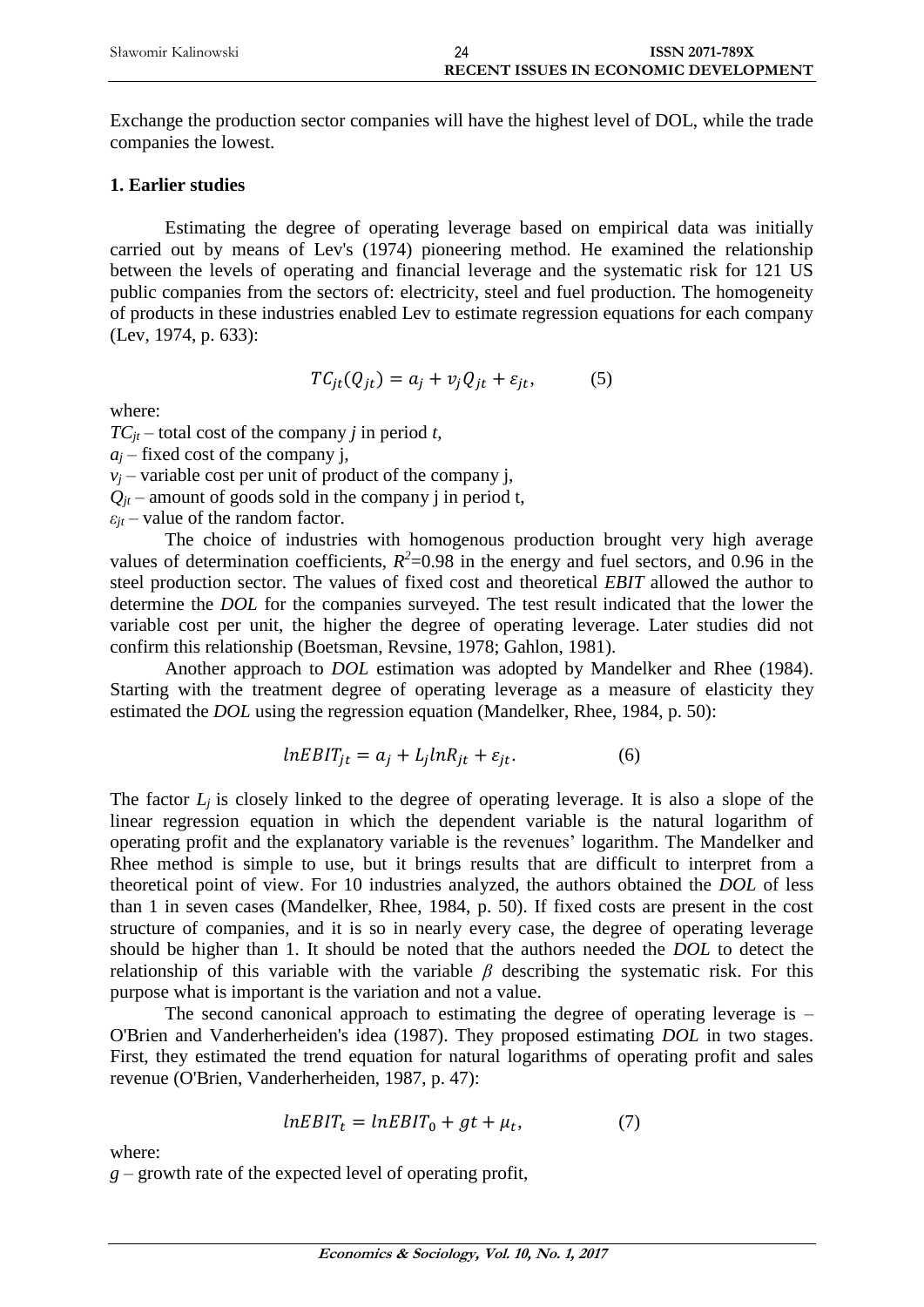| Sławomir Kalinowski | 25 | <b>ISSN 2071-789X</b>                 |
|---------------------|----|---------------------------------------|
|                     |    | RECENT ISSUES IN ECONOMIC DEVELOPMENT |

*t* – subsequent period number in the time span of the analysis,

 $\mu_t$  – relative deviation of the expected value of operating profit from the actual value;

compound percentage by which the change in EBIT compared with the expected value.

The authors designated a similar equation trend for sales revenue:

$$
lnR_t = lnR_0 + ht + \lambda_t, \qquad (8)
$$

where:

*h* – growth rate of the expected level of operating profit,

 $\lambda_t$  – relative deviation of the expected value of revenue from the real value; compound percentage of sales compared to expected value.

Estimation of  $\mu_t$  and  $\lambda_t$  parameters allows us to determine the regression equation, in which the degree of operating leverage is the parameter:

$$
\mu_t = D\lambda_t + \varepsilon_t. \tag{9}
$$

where:

 $D$  – a variable closely related to the degree of operating leverage.

The absolute term of the equation (9) equals zero, because the growth rates, which are variables here have means equal zero. *DOL* is the regression coefficient of the equation because it measures the average sensitivity of the operating profit deviation from the trend to the average deviation of sales from the trend.

The authors compared the results of applying this method (O&V) and Mandelker and Rhee's method (M&R) on a sample of 100 US companies. The conclusions spoke in favour of the new approach. The *DOL* values did not fall around 1 on average when the new method was applied, as in the case of the M&R method. Moreover, the vast majority of companies (73) showed a level of *DOL* greater than 1, which is closer to the theoretical indication. Thirdly, in the case of 64 companies the estimated *DOL* meet the assumption of constant measure of operational risk (O'Brien, Vanderherheiden, 1987, p. 49).

From the perspective of this article, it is important that O'Brien and Vanderherheiden also tested the hypotheses about the impact of tangible fixed assets on the level of *DOL*. They built four indicators describing this factor: the relationship of assets to sales revenues, the relation of depreciation to sales revenues, the share of fixed assets in total assets, and the relation of depreciation to total assets. Unfortunately, in none of the four cases did they observe a statistically significant relationship (O'Brien, Vanderherheiden, 1987, p. 50).

An independent comparison of the methods (M&R) and (O&V) was made by Dugan and Shriver (1992). Using the data from 245 companies in seven industries they counted their *DOL* using both methods. They adopted two hypotheses. First, the degrees of operating leverage for a given industry are the same for both methods. Secondly, the share of companies with DOL factor higher than 1 is the same, regardless of the method used (Dugan, Shriver, 1992, pp. 314-315). The first hypothesis was rejected. So was the second one. The (O&V) method brought a much larger percentage of companies with *DOL*> 1.

The inability to obtain financial data on the division of operating costs into fixed and variable ones forced the researchers who studied relationships between accounting measures of risk and market systematic risk to use a surrogate measure for the degree of operating leverage (*proxies*). Novy-Marx used the ratio of operating costs to assets (2011, p. 110). Gulen, Xing and Zhang accepted the share of fixed assets in total assets as a surrogate variable (2008, p. 21). None of these attempts brought DOL estimates that can be interpreted from a managerial point of view.

In the further part of this article we will propose a method of calculating the degree of operating leverage using available accounting data for companies listed on the WSE. To test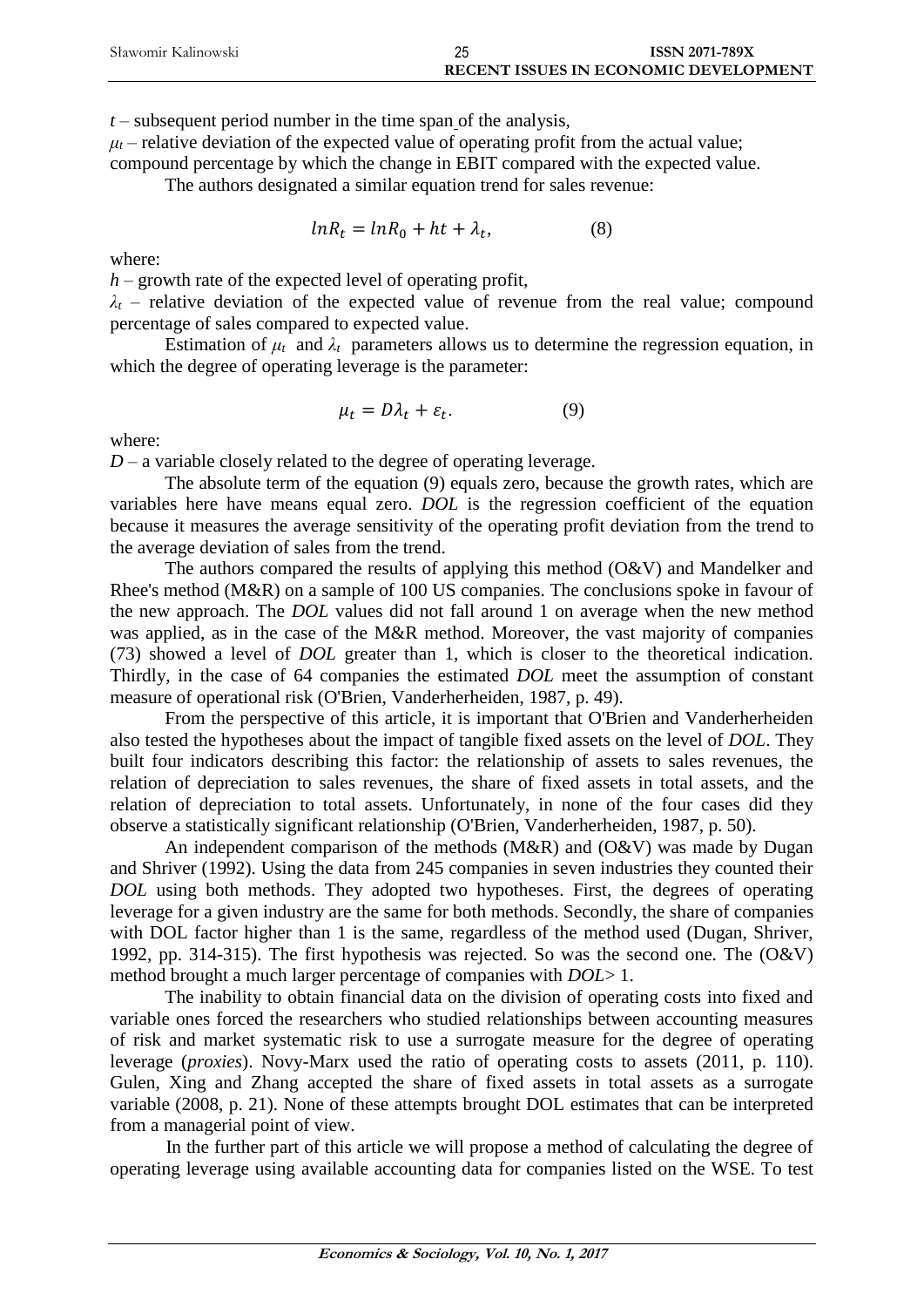| Sławomir Kalinowski | 26 | <b>ISSN 2071-789X</b>                        |
|---------------------|----|----------------------------------------------|
|                     |    | <b>RECENT ISSUES IN ECONOMIC DEVELOPMENT</b> |

it, an empirical study was conducted to verify the differences in DOL levels among industries: manufacturing, trade and services.

## **2. Description of the test method**

The research sample comprised 84 companies listed on the main market of the Warsaw Stock Exchange (35 manufacturing, 37 services and 12 trade companies). The sample structure corresponds to the structure of the population. Additionally, the sample selection process aimed at identifying those companies that could show a sufficiently long reporting history as the public market entity.

The first step was the estimation of linear regression equations describing the total operating cost for each of the analyzed companies. To eliminate the impact of price changes on the volatility of revenues and operating costs, the quarterly time series were limited to the prices in the first quarter of 2014, using quarterly indices of CPI. Counting the operating costs in fixed prices depreciation was left out for the time of multiplication by appropriate deflators. As an expense that is not subject to the current impact of inflation until the next investment, depreciation behaves differently than other operating costs. In order to minimize the distortion of results, it was assumed that depreciation in financial statements is already expressed in fixed prices<sup>1</sup>. This resulted in a series of revenues and operating costs whose volatility arises solely from changes in the quantity sold.

Then, regression equations were estimated for each company:

$$
TC_{it}(R_{it}) = F_i + v_i R_{it} + \varepsilon
$$

where:

 $\overline{a}$ 

 $TC_{it}$  – theoretical total cost of operating the company *i* in a quarter *t*,

 $F_i$  – quarterly theoretical total fixed cost of the company,

 $R_{it}$  – revenues of the company *i* in a quarter *t*,

 $v_i$  – theoretical variable cost per unit per 1 zloty revenue in the company *i*,

*ε* – random error.

The absolute term and the slope (the *regression coefficient*) of the regression equation allow to divide the operating cost into fixed and variable ones. Potentially, time series covered the period from the 1Q1998 to the 1Q2014. Regression equations were estimated for the periods for which it was possible to obtain statistically significant parameters of the linear equation ( $\alpha$ =0.05). Problems with estimating the regression equation for the whole time span of the analysis occurred, for example, while in its course a huge investment was being made which dramatically increased the production capacity. A sample graphic interpretation of the estimated regression equation for the Kompap company in the period of the 1Q2004 - 1Q2014 is shown in *Figure 1*.

<sup>&</sup>lt;sup>1</sup> In the original version of the study depreciation was included into fixed cost as a subject to the constant prices recalculation (Kalinowski, 2011).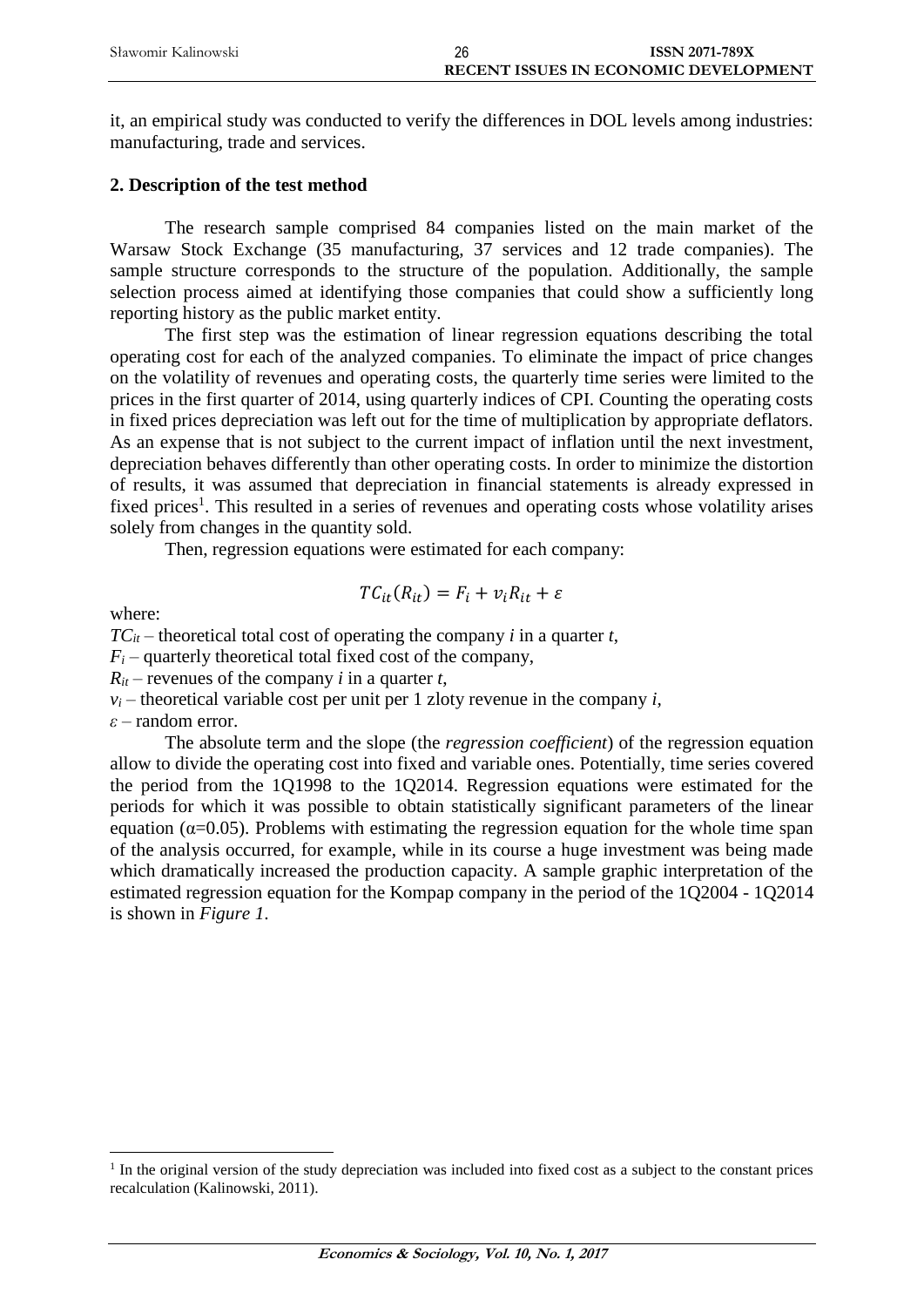

Figure 1. Relationship between operating costs and revenues in Kompap S.A. (thousand PLN) *Source*: own research.

It became possible to obtain a series of operating profits calculated from the theoretical values of operating cost. The *DOL* was calculated for each quarter according to the formula (4):

$$
DOL_{it} = 1 + \frac{F_i}{EBIT_{it}}
$$

where:

 $DOL<sub>it</sub>$  – degree of operating leverage of the company *i* in the quarter *t*,

*EBIT<sub>it</sub>* – theoretical operating profit of the company *i* in the quarter *t*.

Subsequently, we omitted those quarterly *DOL* values that were incompatible with the essence of operating leverage, namely those negative (changes in revenue and operating profits with different characters) or positive, but lower than 1 (operating profit changes more slowly than revenues, despite the presence of fixed costs in the structure of operating costs). The maximum and minimum values were also removed from the list of values of operating leverage degree for each company. In fact, quite frequently near zero positive *EBIT* values occurred, which resulted in enormously high values of operating leverage degree. An arithmetic mean was calculated based on the remaining values.

# **3. Results of the study**

As noted earlier, the subject of the analysis was the financial statements of 84 companies from the main trading floor of the Warsaw Stock Exchange. They were subdivided into three industry subsets:

- trade (12 companies):
	- o retail trade (had),
	- o wholesale traders (hah),
- production (35 companies):
	- o car parts production (mot),
	- o production of energy (ene),
	- o building materials industry (mbu),
	- o metal production (met),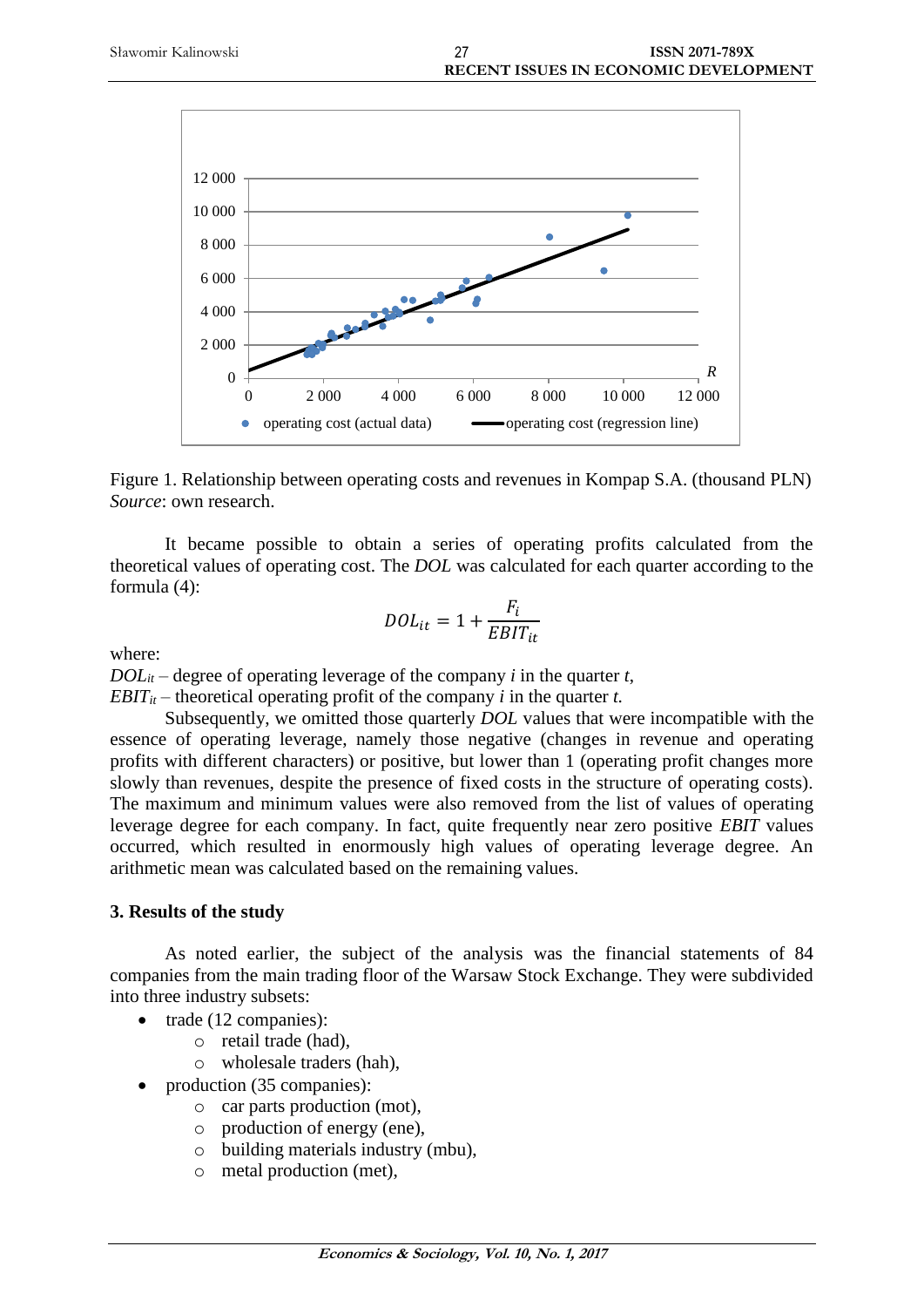- o production of clothes and fabrics (lek),
- o production of plastics (tws),
- o production of electrical equipment (ele)
- o chemical industry (che),
- o wood processing (drz),
- o cosmetics industry (far),
- o fuel industry (pal),
- o food industry (spo),
- services (37 companies):
	- o construction (bud),
	- o developers (dew),
	- o software services (inf),
	- o media (med),
	- o telecommunication (tel).

*Table 1* presents the estimation results of regression equations for operating costs and operating leverage for companies in the sample. It also presents a specified time interval for which regression equations were estimated.

Table 1. Degrees of operating leverage for Polish public companies listed on the WSE

|                | Company                         | <b>Branc</b><br>h | Test of<br>significance (p) |                | $R^2$  | Data from period | <b>DOL</b>            | sector     |
|----------------|---------------------------------|-------------------|-----------------------------|----------------|--------|------------------|-----------------------|------------|
|                |                                 |                   | $\boldsymbol{F}$            | $\mathcal V$   |        |                  |                       |            |
| $\mathcal{I}$  | $\overline{2}$                  | $\mathfrak{Z}$    | $\overline{4}$              | $\overline{5}$ | 6      | $\overline{7}$   | $\boldsymbol{\delta}$ | 9          |
|                | 1 BOMI                          | had               | 0,0044                      | 0,0000         | 0,9505 | 4Q2003-4Q2008    | 4,78                  | trade      |
| $\overline{2}$ | <b>EMPERIA</b>                  | had               | 0,0437                      | 0,0000         | 0,9753 | 1Q2003-3Q2006    | 3,01                  | trade      |
| 3              | <b>KOMPUTRONIK</b>              | had               | 0,0152                      | 0,0000         | 0,9988 | 1Q2006-1Q2009    | 3,19                  | trade      |
| $\overline{4}$ | <b>OPONEO</b>                   | had               | 0,0043                      | 0,0000         | 0,9974 | 4Q2006-4Q2010    | 3,18                  | trade      |
| 5              | <b>TELL</b>                     | had               | 0,0304                      | 0,0000         | 0,9623 | 1Q2008-4Q2011    | 3,20                  | trade      |
| 6              | <b>AMPLI</b>                    | hah               | 0,0003                      | 0,0000         | 0,9954 | 4Q2006-4Q2013    | 4,58                  | trade      |
| $\overline{7}$ | <b>ATLANTA</b><br><b>POLAND</b> | hah               | 0,0100                      | 0,0000         | 0,9891 | 3Q2003-1Q2013    | 2,48                  | trade      |
| 8              | <b>COGNOR</b>                   | hah               | 0,0000                      | 0,0000         | 0,9821 | 2Q1999-2Q2007    | 3,92                  | trade      |
| 9              | <b>EFEKT</b>                    | hah               | 0,0185                      | 0,0000         | 0,5833 | 1Q2008-4Q2013    | 2,91                  | trade      |
| 10             | <b>INTERCARS</b>                | hah               | 0,0091                      | 0,0000         | 0,9968 | 1Q2003-1Q2008    | 2,81                  | trade      |
| 11             | <b>KRAKCHEMIA</b>               | hah               | 0,0213                      | 0,0000         | 0,9957 | 3Q2006-1Q2014    | 3,10                  | trade      |
| 12             | <b>STALPROFIL</b>               | hah               | 0,0053                      | 0,0000         | 0,9876 | 1Q1998-1Q2014    | 3,46                  | trade      |
| 13             | <b>AZOTY</b>                    | che               | 0,0030                      | 0,0000         | 0,8392 | 2Q2007-4Q2013    | 5,07                  | production |
| 14             | <b>BORYSZEW</b>                 | che               | 0,0018                      | 0,0000         | 0,9748 | 1Q1998-4Q2004    | 3,70                  | production |
| 15             | <b>POLICE</b>                   | che               | 0,0000                      | 0,0000         | 0,7679 | 2Q2004-1Q2014    | 7,40                  | production |
| 16             | <b>PUŁAWY</b>                   | che               | 0,0009                      | 0,0000         | 0,9750 | 2Q2004-1Q2014    | 4,14                  | production |
| 17             | <b>SYNTHOS</b>                  | che               | 0,0139                      | 0,0195         | 0,2241 | 1Q2008-4Q2013    | 7,07                  | production |
| 18             | <b>FORTE</b>                    | drz               | 0,0357                      | 0,0000         | 0,9330 | 3Q2006-1Q2014    | 5,89                  | production |
| 19             | <b>GRAJEWO</b>                  | drz               | 0,0008                      | 0,0000         | 0,8041 | 1Q1998-4Q2002    | 3,61                  | production |
| 20             | <b>KOMPAP</b>                   | drz               | 0,0132                      | 0,0000         | 0,9091 | 1Q2004-1Q2014    | 10,35                 | production |
| 21             | <b>APATOR</b>                   | ele               | 0,0126                      | 0,0000         | 0,7986 | 1Q2000-1Q2008    | 4,39                  | production |
| 22             | <b>KABLE</b>                    | ele               | 0,0036                      | 0,0000         | 0,9905 | 1Q1998-1Q2010    | 4,56                  | production |
| 23             | <b>BEDZIN</b>                   | ene               | 0,0000                      | 0,0000         | 0,9227 | 1Q1998-1Q2014    | 5,15                  | production |
| 24             | <b>KOGENERACJA</b>              | ene               | 0,0000                      | 0,0000         | 0,8977 | 4Q1999-1Q2014    | 3,36                  | production |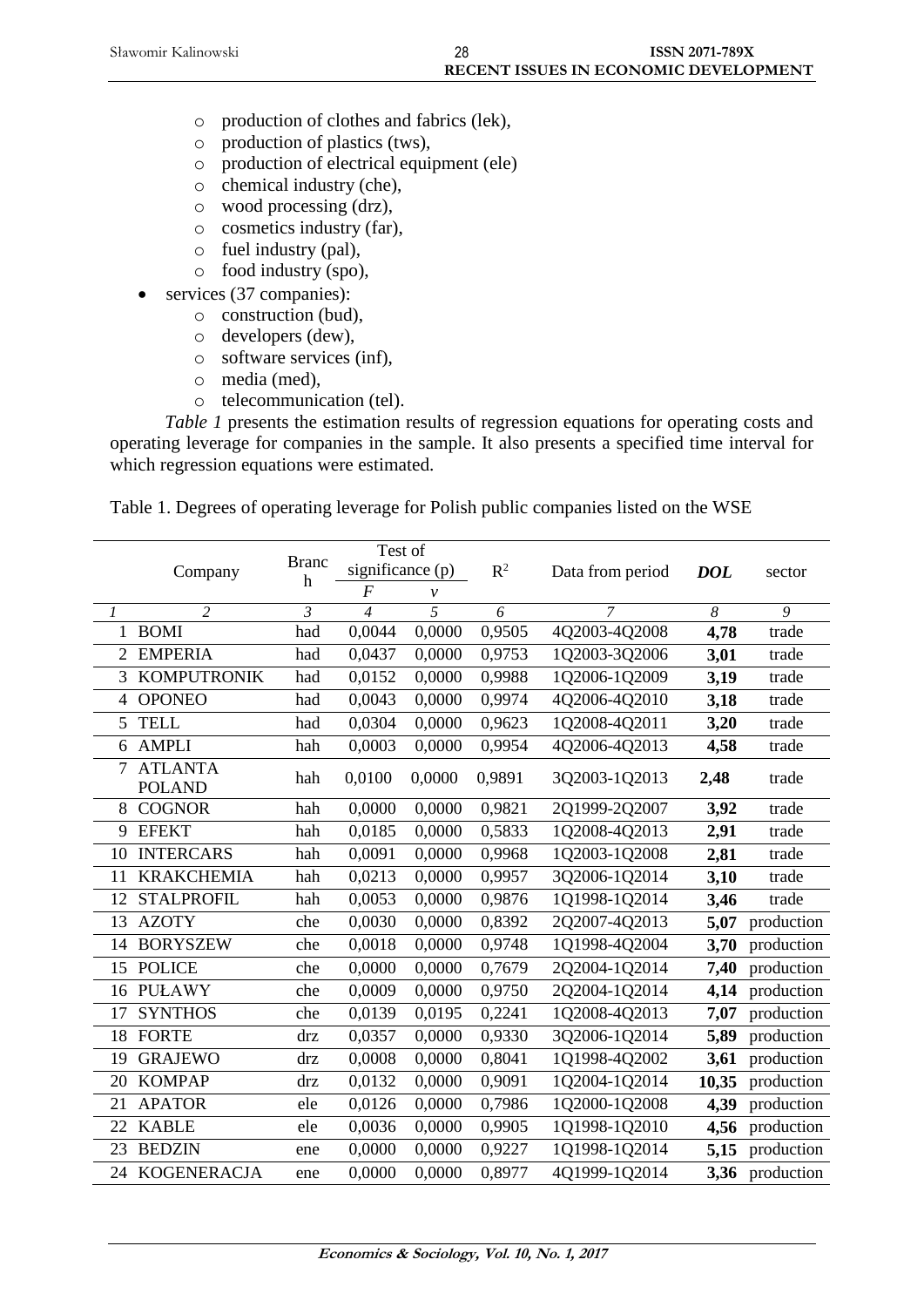| $\mathcal{I}$ | $\overline{2}$                   | $\overline{\mathcal{E}}$ | $\overline{4}$ | $\overline{5}$    | $\overline{6}$ | $\overline{7}$ | $\overline{\delta}$ | $\overline{9}$ |
|---------------|----------------------------------|--------------------------|----------------|-------------------|----------------|----------------|---------------------|----------------|
| 25            | <b>TAURON</b>                    | ene                      | 0,0245         | 0,0000            | 0,9897         | 1Q2010-1Q2014  | 13,01               | production     |
| 26            | <b>POLLENA</b>                   | far                      | 0,0000         | 0,0000            | 0,9672         | 1Q1998-1Q2010  | 5,15                | production     |
| 27            | <b>LUBAWA</b>                    | lek                      | 0,0000         | 0,0000            | 0,9503         | 1Q1998-1Q2014  | 3,86                | production     |
| 28            | <b>PRÓCHNIK</b>                  | lek                      | 0,0000         | 0,0000            | 0,9746         | 1Q1998-1Q2014  | 9,23                | production     |
| 29            | <b>SANWIL</b>                    | lek                      | 0,0394         | 0,0000            | 0,7661         | 1Q1998-4Q2008  | 5,01                | production     |
| 30            | <b>VISTULA</b>                   | lek                      | 0,0287         | 0,0000            | 0,8121         | 4Q2006-1Q2014  | 6,60                | production     |
| 31            | <b>DECORA</b>                    | mbu                      | 0,0301         | 0,0000            | 0,8446         | 3Q2006-4Q2013  | 8,64                | production     |
| 32            | YAWAL                            | mbu                      | 0,0038         | 0,0000            | 0,9849         | 1Q1998-1Q2014  | 8,10                | production     |
| 33            | <b>ALCHEMIA</b>                  | met                      | 0,0001         | 0,0000            | 0,9910         | 1Q1998-4Q2010  | 7,29                | production     |
|               | 34 FERRUM                        | met                      | 0,0454         | 0,0000            | 0,9749         | 1Q1998-1Q2014  | 3,84                | production     |
| 35            | <b>KGHM</b>                      | met                      | 0,0000         | 0,0000            | 0,8643         | 1Q1998-1Q2014  | 4,72                | production     |
| 36            | <b>GROCLIN</b>                   | mot                      | 0,0367         | 0,0000            | 0,9906         | 1Q1998-1Q2014  | 3,55                | production     |
| 37            | PKN ORLEN                        | pal                      | 0,0039         | 0,0000            | 0,9638         | 1Q2000-4Q2006  | 6,42                | production     |
| 38            | <b>BEEFSAN</b>                   | spo                      | 0,0000         | 0,0000            | 0,9970         | 1Q1998-1Q2010  | 5,23                | production     |
| 39            | <b>INDYKPOL</b>                  | spo                      | 0,0263         | 0,0000            | 0,9653         | 3Q2000-2Q2007  | 7,17                | production     |
| 40            | <b>JUTRZENKA</b>                 | spo                      | 0,0081         | 0,0000            | 0,9381         | 1Q1998-3Q2005  | 5,07                | production     |
| 41            | <b>KOFOLA</b>                    | spo                      | 0,0002         | 0,0000            | 0,9900         | 4Q2001-4Q2007  | 5,97                | production     |
| 42            | <b>MIESZKO</b>                   | spo                      | 0,0219         | 0,0000            | 0,9860         | 1Q1998-1Q2014  | 4,57                | production     |
| 43            | <b>PEPEES</b>                    | spo                      | 0,0002         | 0,0000            | 0,9588         | 1Q1998-1Q2014  | 6,93                | production     |
| 44            | <b>WILBO</b>                     | spo                      | 0,0061         | 0,0000            | 0,9834         | 1Q1998-1Q2014  | 6,78                | production     |
| 45            | ŻYWIEC                           | spo                      | 0,0214         | 0,0000            | 0,7687         | 2Q2004-1Q2009  | 6,69                | production     |
| 46            | <b>LENTEX</b>                    | tws                      | 0,0000         | 0,0000            | 0,8931         | 1Q1998-4Q2013  | 6,52                | production     |
| 47            | <b>SUWARY</b>                    | tws                      | 0,0230         | 0,0000            | 0,9808         | 1Q1998-1Q2010  | 4,17                | production     |
| 48            | <b>BUDIMEX</b>                   | bud                      | 0,0032         | 0,0000            | 0,9362         | 1Q1998-4Q2006  | 10,13               | services       |
| 49            | <b>BUDOPOL</b>                   | bud                      | 0,0001         | 0,0000            | 0,9362         | 1Q1998-1Q2014  | 6,34                | services       |
|               | 50 ELEKTROBU-<br><b>DOWA</b>     | bud                      | 0,0252         | 0,0000            | 0,9741         | 1Q1998-2Q2006  | 2,38                | services       |
| 51            | <b>INSTAL</b><br><b>KRAKÓW</b>   | bud                      | 0,0000         | 0,0000            | 0,9823         | 1Q1998-1Q2014  | 10,07               | services       |
|               | 52 MOSTOSTAL<br><b>EXPORT</b>    | bud                      |                | $0,0000$ $0,0000$ | 0,9362         | 1Q1999-1Q2014  | 2,94                | services       |
|               | 53 MOSTOSTAL<br><b>PLOCK</b>     | bud                      | 0,0000         | 0,0000            | 0,9534         | 1Q1998-4Q2013  | 6,24                | services       |
| 54            | <b>MOSTOSTAL</b><br>WARSZAWA     | bud                      | 0,0240         | 0,0000            | 0,9632         | 1Q1998-3Q2006  | 5,74                | services       |
|               | 55 PROCHEM                       | bud                      | 0,0200         | 0,0000            | 0,9960         | 1Q2006-1Q2014  | 3,26                | services       |
|               | 56 PROJPRZEM                     | bud                      | 0,0060         | 0,0000            | 0,9839         | 1Q1998-1Q2014  | 2,50                | services       |
|               | 57 ULMA<br><b>CONSTRUCTION</b>   | bud                      | 0,0000         | 0,0000            | 0,8724         | 1Q1998-1Q2014  | 7,44                | services       |
|               | 58 ECHO                          | dew                      | 0,0097         | 0,0000            | 0,9686         | 2Q2008-4Q2011  | 3,00                | services       |
|               | 59 TRITON<br><b>DEVELOPEMENT</b> | dew                      | 0,0025         | 0,0000            | 0,9966         | 1Q1998-1Q2014  | 3,48                | services       |
| 60            | <b>WIKANA</b>                    | dew                      | 0,0001         | 0,0000            | 0,9534         | 1Q1998-1Q2006  | 7,58                | services       |
| 61            | <b>ORBIS</b>                     | hir                      | 0,0176         | 0,0000            | 0,8261         | 1Q1998-3Q2013  | 3,17                | services       |
| 62            | <b>ARCUS</b>                     | inf                      | 0,0166         | 0,0000            | 0,9935         | 3Q2006-1Q2014  | 3,80                | services       |
| 63            | <b>ASSECO POLAND</b>             | inf                      | 0,0265         | 0,0000            | 0,9337         | 1Q1998-1Q2014  | 2,00                | services       |
| 64            | <b>ATM</b>                       | inf                      | 0,0314         | 0,0000            | 0,9598         | 1Q2003-4Q2011  | 3,06                | services       |
| 65            | <b>BETACOM</b>                   | inf                      | 0,0445         | 0,0000            | 0,9896         | 2Q2002-1Q2014  | 3,32                | services       |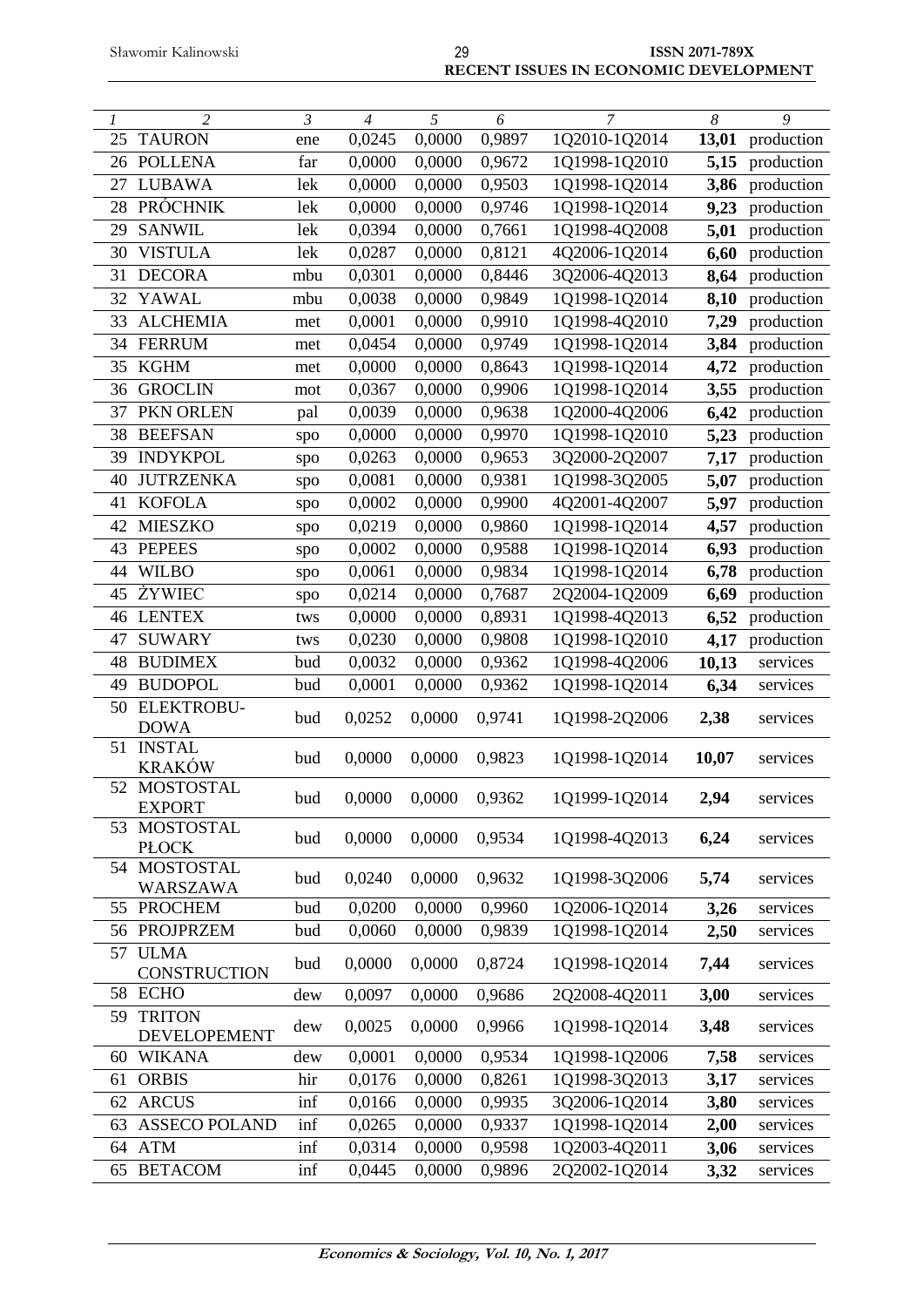| Sławomir Kalinowski |  |
|---------------------|--|
|---------------------|--|

| Sławomir Kalinowski | 30 | <b>ISSN 2071-789X</b>                        |
|---------------------|----|----------------------------------------------|
|                     |    | <b>RECENT ISSUES IN ECONOMIC DEVELOPMENT</b> |

| $\mathcal{I}$ | $\overline{2}$           | $\mathcal{E}$ | $\overline{4}$ | 5      | 6      | $\overline{7}$ | 8    | 9        |
|---------------|--------------------------|---------------|----------------|--------|--------|----------------|------|----------|
| 66            | <b>COMARCH</b>           | inf           | 0,0442         | 0,0000 | 0,9854 | 4Q1999-4Q2011  | 2,00 | services |
| 67            | <b>COMP</b>              | inf           | 0,0167         | 0,0000 | 0,9548 | 4Q2007-1Q2014  | 5,27 | services |
| 68            | <b>ELZAB</b>             | inf           | 0,0102         | 0,0000 | 0,9393 | 1Q1998-1Q2014  | 2,21 | services |
| 69            | PC GUARD                 | inf           | 0,0008         | 0,0000 | 0,5524 | 4Q2006-1Q2013  | 4,78 | services |
| 70            | <b>PROCAD</b>            | inf           | 0,0012         | 0,0000 | 0,9846 | 4Q2005-1Q2014  | 7,96 | services |
| 71            | <b>QUANTUM</b>           | inf           | 0,0168         | 0,0000 | 0,5680 | 3Q2006-1Q2014  | 6,19 | services |
| 72            | <b>QUMAK</b>             | inf           | 0,0282         | 0,0000 | 0,9844 | 2Q2008-3Q2012  | 4,24 | services |
| 73            | <b>SIMPLE</b>            | inf           | 0,0137         | 0,0000 | 0,8249 | 1Q1998-1Q2014  | 5,56 | services |
| 74            | <b>SYGNITY</b>           | inf           | 0,0021         | 0,0000 | 0,9212 | 1Q1998-4Q2013  | 4,41 | services |
| 75            | <b>TALEX</b>             | inf           | 0,0163         | 0,0000 | 0,9870 | 1Q1999-1Q2014  | 3,20 | services |
| 76            | <b>UNIMA</b>             | inf           | 0,0481         | 0,0000 | 0,9933 | 4Q2011-1Q2014  | 5,39 | services |
| 77            | <b>AGORA</b>             | med.          | 0,0474         | 0,0000 | 0,6803 | 1Q1998-1Q2014  | 6,96 | services |
| 78            | <b>K2INTERNET</b>        | med.          | 0,0415         | 0,0000 | 0,6998 | 4Q2008-1Q2014  | 3,92 | services |
| 79            | <b>MUZA</b>              | med.          | 0,0002         | 0,0000 | 0,7792 | 3Q2004-1Q2010  | 3,46 | services |
| 80            | PM POINT<br><b>GROUP</b> | med.          | 0,0000         | 0,0000 | 0,7053 | 1Q2007-1Q2014  | 7,35 | services |
| 81            | <b>TVN</b>               | med.          | 0,0024         | 0,0000 | 0,8331 | 4Q2003-1Q2014  | 2,14 | services |
| 82            | <b>HYPERION</b>          | tel           | 0,0016         | 0,0004 | 0,3341 | 4Q2005-4Q2013  | 5,36 | services |
| 83            | <b>DROP</b>              | uin           | 0,0203         | 0,0000 | 0,9998 | 4Q2006-1Q2014  | 1,31 | services |
|               | 84 PEKAES                | uin           | 0,0000         | 0,0000 | 0,6386 | 1Q1998-3Q2006  | 7,40 | services |

The results of determination measurement for estimated equations are quite promising. According to Aczel's classification (Aczel, 2000, p. 493), 59 regression equations are characterized as very well adapted  $(R^2 > 0.9)$ , 11 well adapted  $(0.9 > R^2 > 0.8)$  and 9 satisfactory  $(0.8 > R<sup>2</sup> > 0.6)$ . Only 5 companies are described by the R<sup>2</sup>coefficient lower than 0.6.

Column 8 in *Table 1* is the most important one because it presents average values of the operating leverage degree for each of the companies analyzed. The highest value was recorded for Tauron SA, one of the main producers of electricity in Poland. The company has been listed since 2010. The financial data made it possible to calculate the quarterly *DOL*, in which, after the removal of the maximum (48.2) and minimum (1.8) values, there were still cases of 44.2 and 25.7. These high *DOL* values result from the low level of EBIT in respective quarters. The lowest value of the operating leverage degree represents the level of operational risk in Drop SA (1.31). This company operating in the area of waste management, owes the low level of operational risk to the low value of fixed costs in relation to operating profit.

To examine the samples compared, the basic statistics were initially calculated for each of them. Although it is insignificant from the perspective of statistical inference, test averages are arranged in accordance with the accepted hypotheses.

|            | N valid | Mean value | Minimum | <b>Maksimum</b> | Standard<br>deviation |
|------------|---------|------------|---------|-----------------|-----------------------|
| trade      |         | 3,3857     | 2,4791  | 4,7808          | 0.6988                |
| production | 35      | 5,9780     | 3.3631  | 13,0052         | 2,1130                |
| services   | 37      | 4.7445     | 1,3070  | 10,1256         | 2,2698                |

Table 2. Basic measures of DOL values in samples compared

*Source*: own research.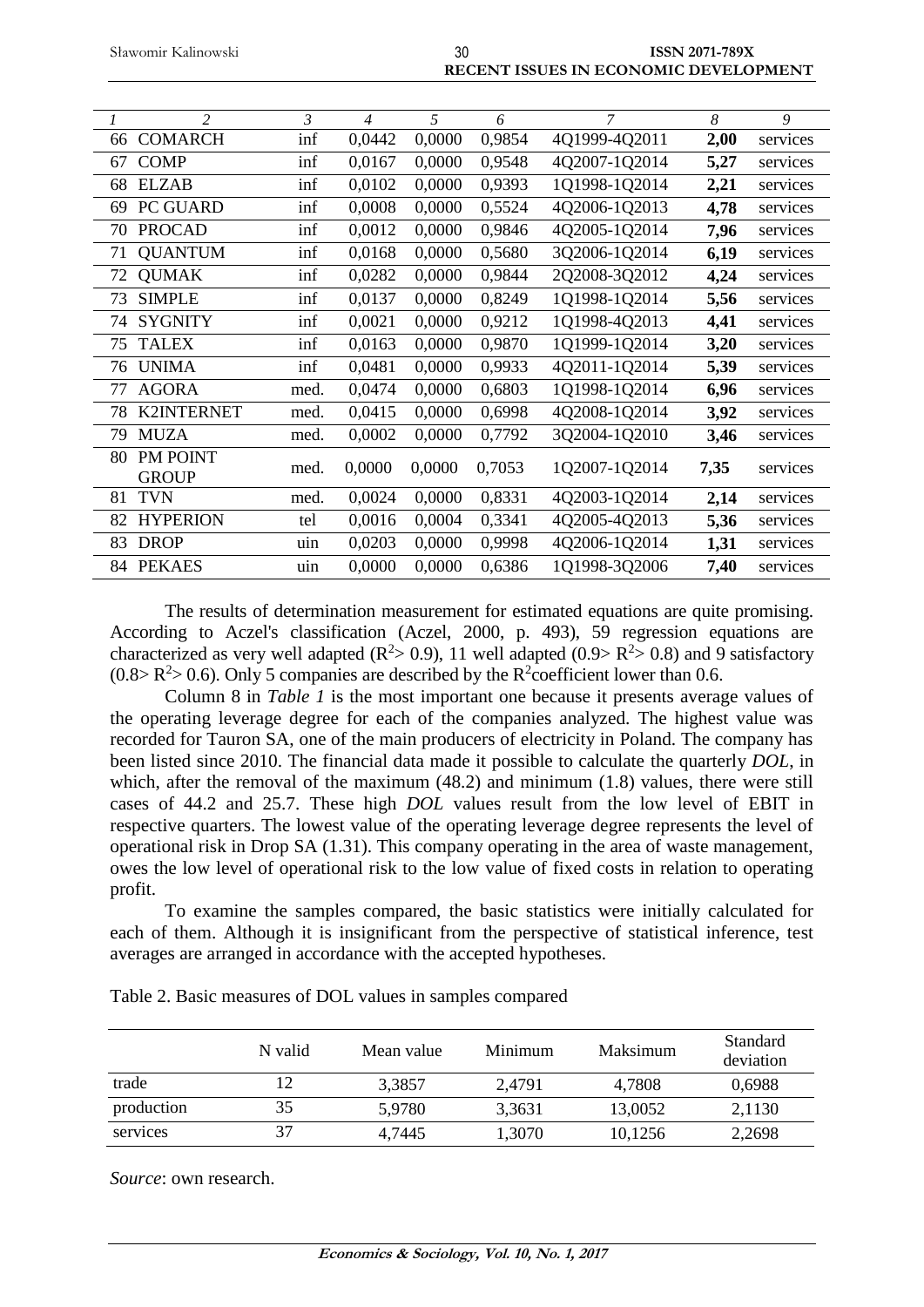| Sławomir Kalinowski | <b>ISSN 2071-789X</b>                        |
|---------------------|----------------------------------------------|
|                     | <b>RECENT ISSUES IN ECONOMIC DEVELOPMENT</b> |

It is important to note that the *DOL* values in each of the three trials met the test of distribution normality. The results are inconclusive. Both tests gave an indication of compliance with normal distribution for the sample of trading companies. In the case of production companies, Shapiro-Wilk's test allows to reject the null hypothesis of compliance with normal distribution. The Kolmogorov-Smirnov's test with Lillefors correction gives the opposite indication. The tests change their indications for the sample of service enterprises.

|            | Shapiro-Wilk test $\alpha$ =0,05 |            | Kolmogorow-Smirnow test with Lillefors<br>correction $\alpha=0.05$ |            |  |
|------------|----------------------------------|------------|--------------------------------------------------------------------|------------|--|
|            | W from sample                    | critical W | d from sample                                                      | critical d |  |
| trade      | 0,873                            | 0,859      | 0,2691                                                             | 0,2420     |  |
| production | 0.899                            | 0.934      | 0,1532                                                             | 0,1498     |  |
| services   | 0,939                            | 0,937      | 0,1439                                                             | 0,1457     |  |

Table 3. Distribution normality test for samples

*Source*: own research.

The results of the test of distribution normality caused that the hypotheses adopted in the study were tested both with parametric and nonparametric tests.

Table 4. Results of Student's t-test for samples of trade and production companies

| Mean value for<br>trade companies | Mean value for<br>production<br>companies |           | df |        | <b>F</b> statistics<br>for<br>variances | p for<br>variances |
|-----------------------------------|-------------------------------------------|-----------|----|--------|-----------------------------------------|--------------------|
| 3,3857                            | 5,9780                                    | $-4.1464$ | 45 | 0.0001 | 9.1443                                  | 0.0004             |

*Source*: own research.

The values of the degree of operating leverage for production companies are higher in comparison with the values for the trade sample. This result is consistent with the adopted hypothesis. The test of variances conformity does not allow to reject the nul hypothesis that the variances are different.

Table 5. Results of Student's t-test for samples of production and service companies

| Mean value for<br>production<br>companies | Mean value for<br>service<br>companies |        | df |        | <b>F</b> statistics<br>for<br>variances | p for<br>variances |
|-------------------------------------------|----------------------------------------|--------|----|--------|-----------------------------------------|--------------------|
| 5,9780                                    | 4.7445                                 | 2,3832 | 70 | 0.0001 | 1.1539                                  | 0.6769             |

*Source*: own research.

The values of the degree of operating leverage for production companies are higher compared with the values in the sample of service companies. This result is consistent with the adopted hypothesis. The test of variances conformity allows for the rejection of the hypothesis that values vary.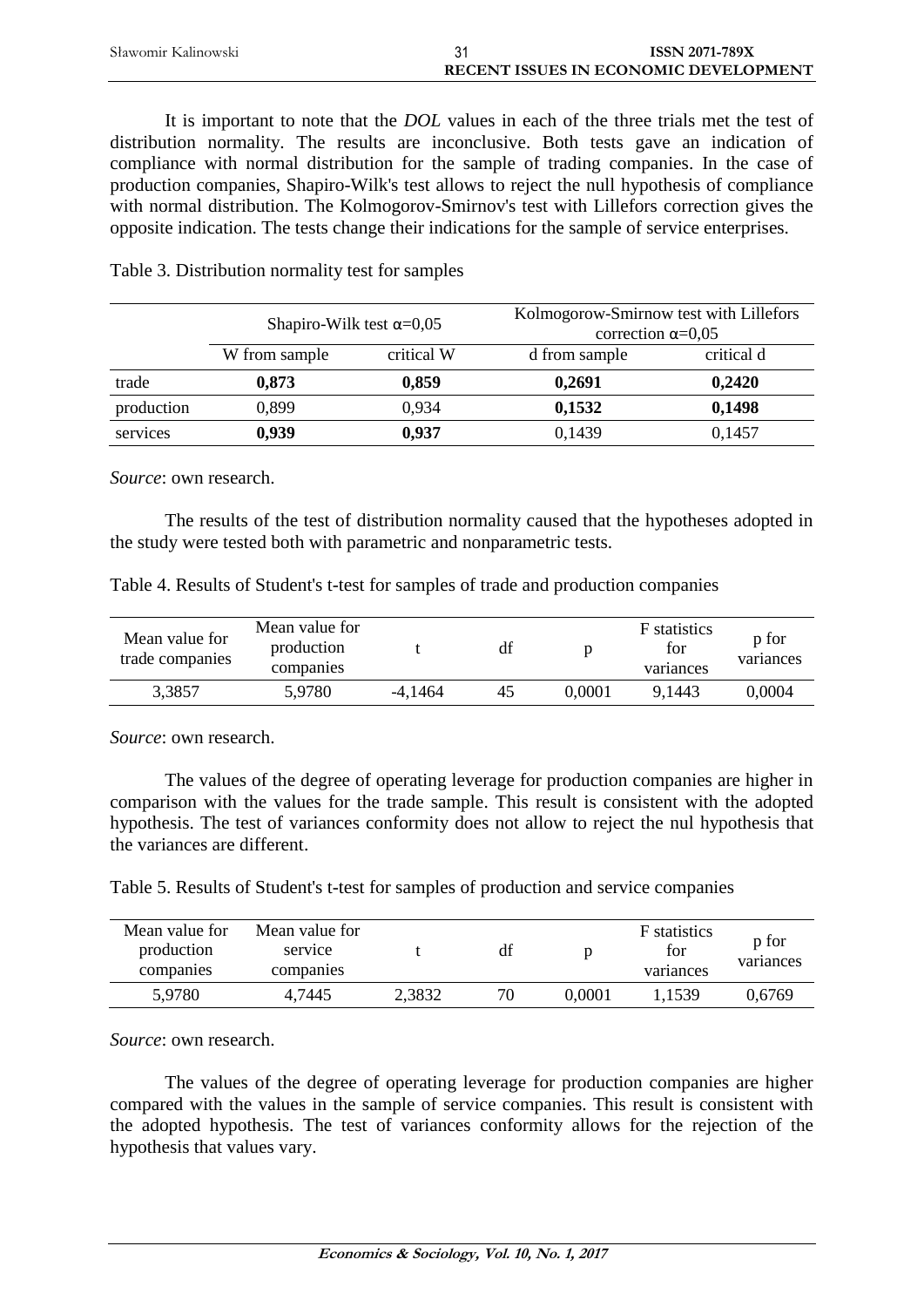| Mean value for<br>trade companies | Mean value for<br>service<br>companies |           | df |        | <b>F</b> statistics<br>for<br>variances | p for<br>variances |
|-----------------------------------|----------------------------------------|-----------|----|--------|-----------------------------------------|--------------------|
| 3,3857                            | 4,7445                                 | $-2,0298$ | 47 | 0.0001 | 10.5519                                 | 0,0002             |

| Table 6. Results of Student's t-test for samples of trade and service companies |  |  |  |
|---------------------------------------------------------------------------------|--|--|--|
|                                                                                 |  |  |  |

*Source*: own research.

The values of the degree of operating leverage for the service companies are higher in comparison with the values in the sample of trade companies. This result is consistent with the second hypothesis that was put forward. The test of variances conformity does not allow for the rejection of the hypothesis that their values vary.

The first hypothesis proposing that production companies have the highest values of the degree of operating leverage, is strongly supported by the results of the Student's t-tests. What raises doubts is only the statistically significant difference between the values of the variance for production and trading companies. The second hypothesis that trade companies have the lowest *DOL* values has passed the test with the reservation that the variances are significantly statistically different.

Certain shortcomings of parametric test results prompted the author to carry out nonparametric Mann-Whitney U tests (1947). The reason for this were inconclusive test results of distribution normality and statistically significant differences in pairs of variances with the sample of commercial companies.

Table 7. Mann-Whitney U test for trade and production companies

| trade<br>companies | production<br>companies |    |         |        | corrected Z |        | 2-sided exact p |
|--------------------|-------------------------|----|---------|--------|-------------|--------|-----------------|
| 108                | 1020                    | 30 | -4.3794 | 0.0000 | $-4.3794$   | 0.0000 | 0.0000          |

*Source*: own research.

Table 8. Mann-Whitney U test for production and service companies

| Sum of ranks<br>production<br>companies | Sum of ranks<br>service<br>companies |     |        |        | corrected Z |        | 2-sided exact p |
|-----------------------------------------|--------------------------------------|-----|--------|--------|-------------|--------|-----------------|
| 1494                                    | 1134                                 | 431 | 2,4336 | 0.0150 | 2,4336      | 0.0150 | 0.0143          |

*Source*: own research.

Table 9. Mann-Whitney U test for trade and service companies

| Sum of ranks<br>trade<br>companies | Sum of ranks<br>service<br>companies |     |           |        | corrected Z |        | 2-sided exact p |
|------------------------------------|--------------------------------------|-----|-----------|--------|-------------|--------|-----------------|
| 224                                | 1001                                 | 146 | $-1,7553$ | 0.0792 | $-1,7553$   | 0.0792 | 0,0791          |

*Source*: own research.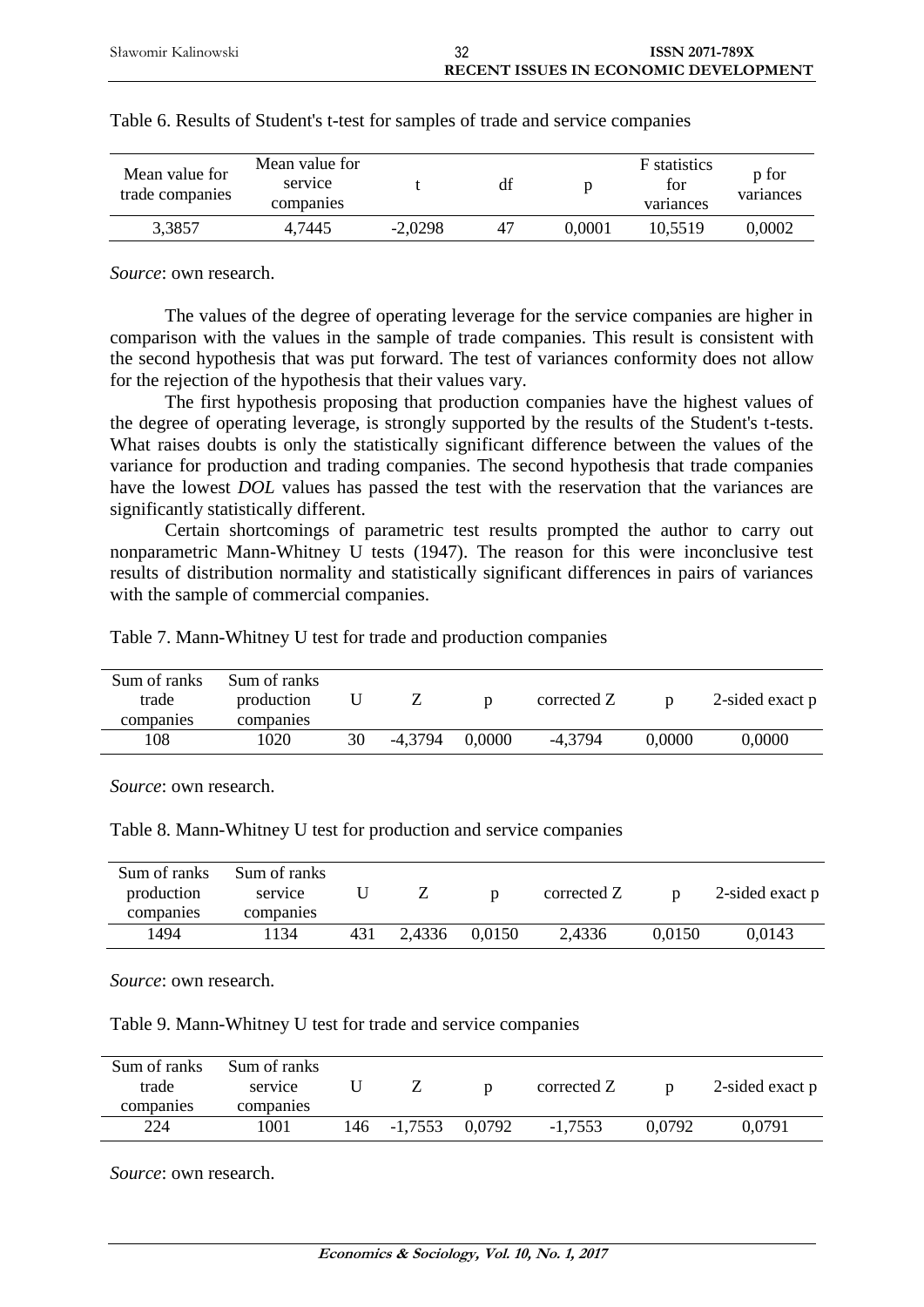| Sławomir Kalinowski | ບປ | <b>ISSN 2071-789X</b>                        |
|---------------------|----|----------------------------------------------|
|                     |    | <b>RECENT ISSUES IN ECONOMIC DEVELOPMENT</b> |

In a statistically significant manner the nonparametric Mann-Whitney U test confirmed the superiority of the degree of operating leverage in companies in the production sector over the risk level in the other two samples. Higher share of the fixed costs within operating cost in the production sector induced by the higher depreciation and other fixed production costs causes statistically significant higher operating risk. Unfortunately, with 5% significance level one cannot reject the hypothesis that operational risk is greater in service companies than in trade ones. However, raising the level of significance to 10% improves the statistical significance of the expected hypothesis.

### **Conclusions**

At the beginning of the article two hypotheses were adopted. The first one proposed that production sector companies are characterized by the highest level of operational risk. The second one was the assumption that the lowest operational risk occurs in trade companies. The first of these hypotheses was confirmed by statistically significant test results, particularly the results of the nonparametric Mann-Whitney U test. The second hypothesis was supported by the Student's t-test results in two independent samples. Unfortunately, at the same time it turned out that there was a significant difference of variances between service and trade companies.

Empirical data tests for public companies were also aimed at verifying the new method of estimating the degree of operating leverage. The method proposed by the author has two important advantages. First, it brings values greater than one that can be interpreted from the managerial point of view. Secondly, it can be applied using generally available financial data. Particularly, the first advantage favourably distinguishes the proposed method from those previously used. The proposed method can't be applied in the cases of enterprises making considerable investments relatively often. This makes deriving statistically significant *F<sup>i</sup>* coefficient impossible.

Further research may investigate the influence of the business cycle dynamics on the level of the operating risk. The hypothesis could be: economic slowdown rises the level of the operating risk, hence EBIT is falling down and fixed cost remains fixed.

# **References**

Aczel, A. D. (2000), *Statystyka w zarządzaniu*, Warszawa, Wydawnictwo Naukowe PWN.

- Arellano, F., Scofield, B. (2014), A ratio-based equation for operating leverage, *Academy of Accounting and Financial Studies Journal*, Vol. 18, No. 4, pp. 1-6.
- Boatsman, J. R., Revsine, L. (1978), Discussion of disclosure of estimates of holding gains and the assesment of systematic risk, w: Studies on change in general and specific prices: empirical research and public policy issues, suplement do *Journal of Accounting Research*, Vol. 16, pp. 96-105.

Brigham, E. F. (1996), *Podstawy zarządzania finansami*, Warszawa, PWE.

- Duliniec, A. (1997), *Struktura i koszt kapitału w przedsiębiorstwie*, Warszawa, Wydawnictwo Naukowe PWN.
- Gahlon, J. M. (1981), Operatin leverage as a determinant of systematic risk, *Journal of Business Research*, No. 9, pp. 297-308.
- Gulen, H., Xing, Y., Zhang, L. (2008), *Value versus Growth: Time-Varying Expected Stock Returns*, University of Michigan Working Paper.
- Kalinowski, S. (2011), Operating risk of Polish public enterprises, In: *Selected issues of decision-making by economic entities* Tomasz Bernat (ed.), Wydawnictwo Naukowe Uniwersytetu Szczecińskiego, Szczecin, pp. 133-145.